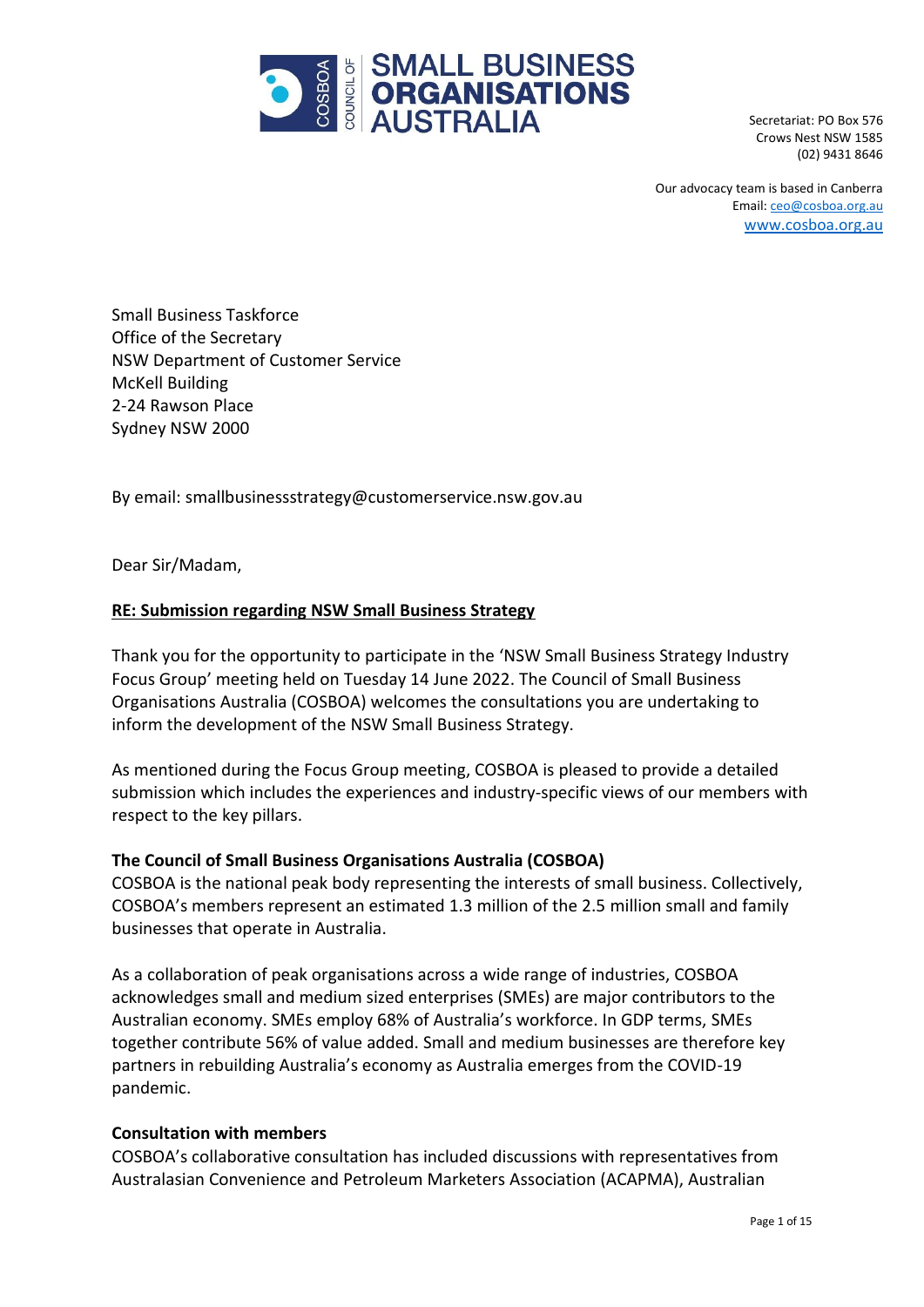Communications Consumer Action Network (ACCAN), Australian Hairdressing Council (AHC), CPA Australia, Digital Service Providers Australia New Zealand (DSPANZ), Disability Employment Australia, Farmer Power, National Insurance Brokers Association of Australia (NIBA), Newsagents Association of NSW and ACT Ltd (NANA) and Screen Producers Australia. Our responses are based on the perspectives of these members and our extensive experience with small and medium sized enterprises across Australia.

## **Post-COVID-19 climate**

The challenges experienced over the past few years due to COVID-19 have brought a permanent and dynamic shift in consumer behaviour in NSW, particularly in the Sydney CBD area. Many commercial CBD office businesses, including some light industrial businesses, have been impacted by COVID-19 for an extended period of time and most recently, by the Omicron variant. Many small businesses are still either directly impacted by COVID-19, or are facing the fallout of changing CBD and other office and consumer behaviour.

COSBOA interviewed members to capture the impacts of COVID-19 on small businesses. During April 2022, we released our report entitled *"The Small Business [Perspective:](https://12181f63-b7b9-4e2e-b33f-d3d17c4a6b46.filesusr.com/ugd/c7ffff_763707deb3ac41f98755da197b7050ab.pdf) A Survey and Review of the events, [responses](https://12181f63-b7b9-4e2e-b33f-d3d17c4a6b46.filesusr.com/ugd/c7ffff_763707deb3ac41f98755da197b7050ab.pdf) and Impacts of COVID-19 over 12 months from leaders [representing](https://12181f63-b7b9-4e2e-b33f-d3d17c4a6b46.filesusr.com/ugd/c7ffff_763707deb3ac41f98755da197b7050ab.pdf) small businesses."* The Small Business Perspective Report is an important snapshot of the impact of the past two years of unprecedented uncertainty on small businesses and has been produced to help policy makers plan future responses by understanding the diverse perspectives that exist and the experiences of small businesses. A copy of the Small Business Perspective Report is attached.

COSBOA strongly believes that greater consultation and collaboration between all levels of government, industries and small businesses is essential as we move forward and rebuild together. Small businesses across a wide range of industries in NSW are struggling with severe financial hardship due to cash flow problems, worker shortages, rent deferrals, business loans, tax debts, increasing costs due to supply chain issues, rising energy costs, insurance costs, and an ever-increasing debt burden which threatens their ability to remain viable.

The importance of keeping small businesses alive during these challenging times must be acknowledged. Small businesses contribute more to NSW than just the economy. Small business people support local jobs, donate to community organisations like sporting clubs and schools, and bring culture and community to each local area. All this is lost when small businesses disappear. Big businesses move in to take the place of small businesses and the unique community value small businesses bring is lost.

The NSW Small Business Strategy needs to be developed recognising that small business owners have been profoundly impacted by COVID-19 and they will not be able to recover quickly. They are financially stressed, emotionally exhausted and they require increased tailored support in order to emerge successfully from this challenging period.

Some small business owners will need assistance with restructuring and exit strategies, ensuring they can exit gracefully from their current business without impediments for the future. They will need support from trusted advisers throughout this process to ensure they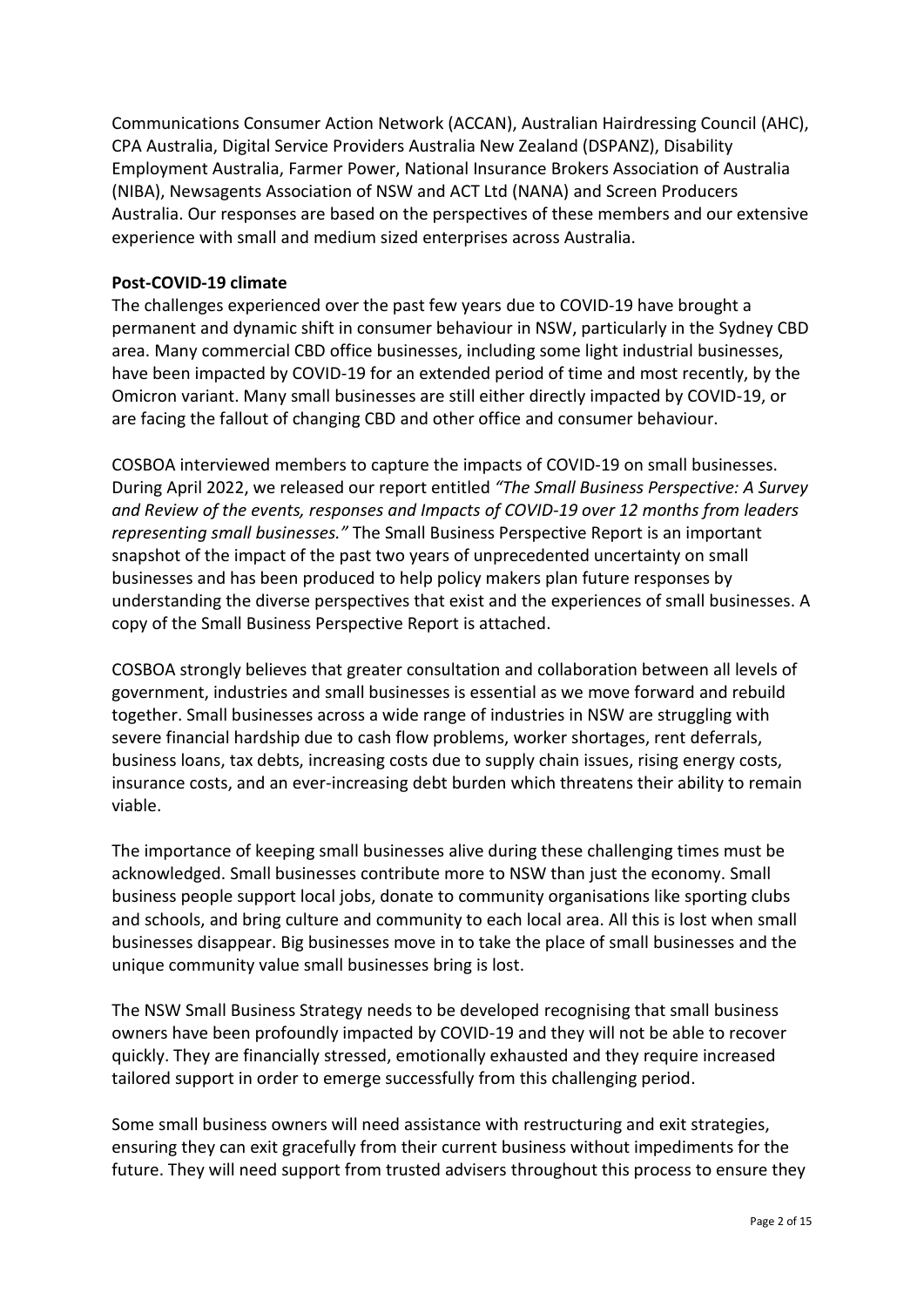are fully informed about their options and not discriminated against in future business opportunities.

Other small businesses owners who have a viable business will need assistance to deal with debt as they continue to trade and attempt to rebuild with a limited cash flow and inability to access finance. They will need time to consolidate, recover and grow, and it is important for small businesses to receive ongoing support through their known and trusted pathways with industry associations, peak bodies and trusted professional advisors. Industry associations played a crucial role during the pandemic, especially when there were delays in receiving information from State and Federal governments. Industry associations have experienced increased demand and are in a unique and trusted position to assist governments, particularly in the current re-building phase.

## **Pathways for support**

The NSW Government can play a vital role in supporting small businesses by delivering streamlined and targeted support through the pathways small businesses already take to obtain advice, rather than creating new advisory systems or grant programs which are difficult for small business owners to navigate. Small businesses need to be supported through their professional associations, ideally in an industry-specific way. An example of this is the on-going assistance provided by the Office of the New South Wales Small Business Commissioner to the Industry Association Leaders Group.

Another example of on-going assistance provided by the Office of the NSW Small Business Commissioner is the Commission's mediation service which supports parties to resolve retail and commercial leasing disputes in a cost-effective and non-adversarial way. The mediation protections which prevent landlords from taking certain actions without first attempting mediation remain until 30 June 2022 for tenants with an annual turnover of less than \$5 million. COSBOA continues to advocate for an extension of the Retail and Other Commercial Leases (COVID-19) Regulation 2022 to allow businesses further time to recover. An extension of the compulsory mediation provisions is one practical solution to assist small business owners manage their debt as they are now faced with multiple debts including business loans, tax debt and rent deferral payments. Small businesses need continued access to timely dispute resolution case management assistance and formal mediation sessions to discuss matters such as make good provisions, break lease provisions and exit strategies which will allow landlords to re-tenant their properties as soon as possible. This will ensure the Sydney CBD continues to function and the economy in NSW continues to grow.

## **1. Removing regulatory barriers**

COSBOA has long advocated for a reduction in red tape and regulatory barriers, even before the COVID-19 pandemic arose. The burden that was placed on small business owners to shoulder the impacts of the COVID-19 pandemic was, at times, excessive and unjust. Small business owners were faced with many additional compliance and administrative tasks in a complex and confusing regulatory environment of ever-changing rules and restrictions. Small business owners need to be given back the time that COVID-19 took away from them.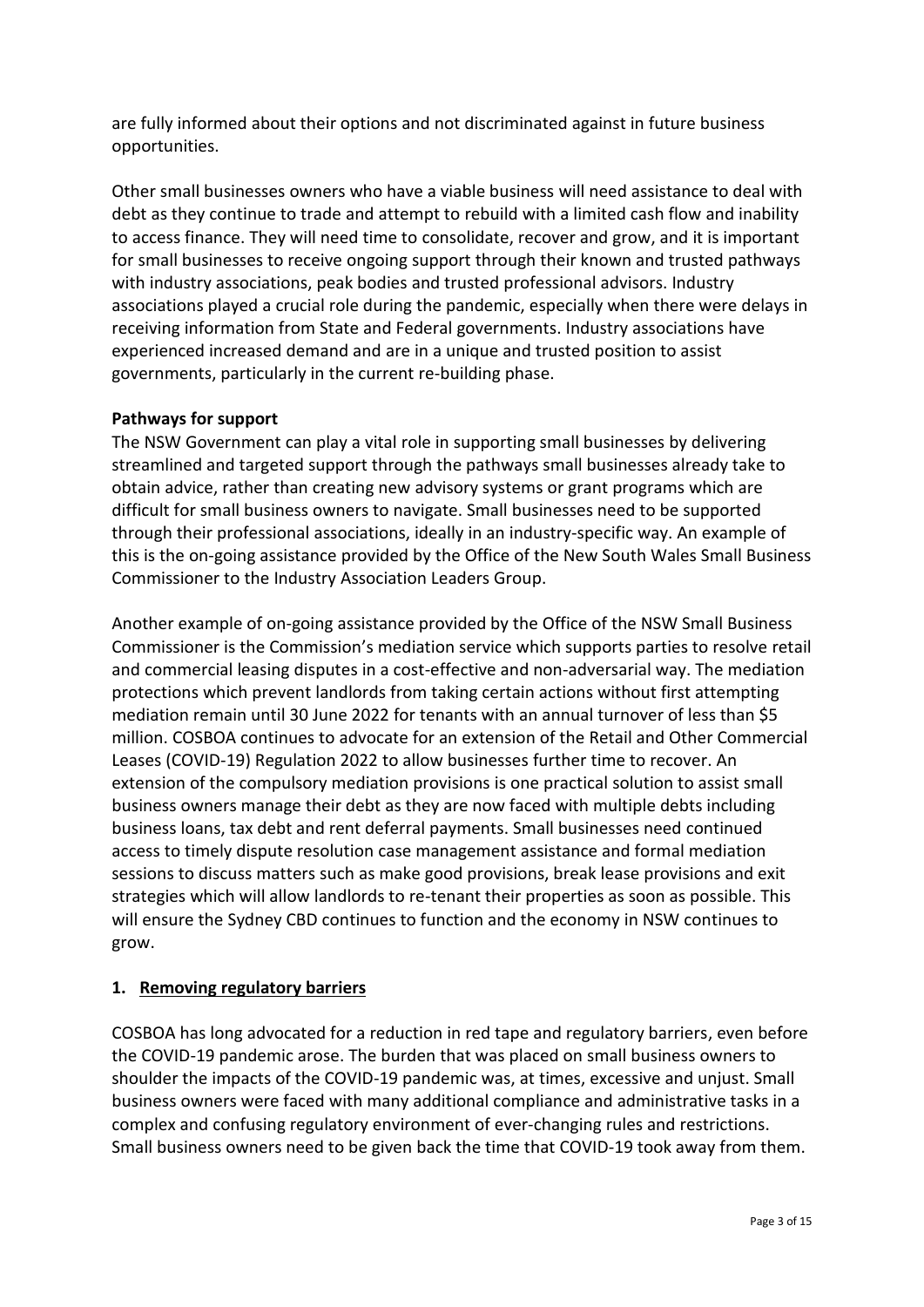The compliance burden faced by small business owners is significant, and unlike big businesses, small businesses do not have large departments with teams of experts at their disposal to navigate industrial relations, workplace health and safety, tax, insurance and other legal issues as they arise.

#### **Working with trusted advisers**

In speaking with CPA Australia, it was highlighted that improvements in the interactions between government and business need to be replicated for the interactions between government and trusted advisers representing small business. Most small businesses engage professional advisers to manage their interaction with governments. CPA Australia recommends that any actions the NSW Government implements to improve business interaction with government should be co-designed with professional advisers. Regardless of any improvements made, small businesses will continue to engage professional advisers to manage their interaction with regulators. It is therefore recommended that any improvements to the interactions between government and business be replicated for the interactions between government and trusted advisers representing small business.

#### **Volume of regulatory changes**

It was also highlighted by CPA Australia that the volume of regulatory changes needs to be reduced to give businesses more time to focus on their risks and opportunities. In this challenging and uncertain environment, small businesses need more time to focus on managing risks and positioning themselves for a better future. Reducing the volume of regulatory changes will decrease the time required to comply with new laws, allowing business to better respond to their challenging environment and begin thriving again.

#### **Financial incentive to access advice**

It was suggested that the government should provide small businesses, especially those in difficulty, with a financial incentive to access advice from a trusted adviser of their choice. The consequence of businesses not seeking advice is that the range of options available to business owners to respond to their difficulties reduces significantly. This can lead to otherwise viable businesses needlessly struggling, and can result in decisions on the future of a business being made by creditors instead of the business owner. Expanding the business advisory services provided by governments or their contractors, such as Business Connect, is only a minor part of the solution. This service only reaches a small number of businesses, and small businesses are significantly more likely to seek advice from a trusted private provider such as accountants. It is recommended that in addition to Business Connect, the government provides small businesses with a financial incentive to access advice from an adviser of their choice such as their existing accountant, lawyer, bookkeeper or information technology consultant. Similar programs are being delivered in Tasmania and Victoria. This type of incentive is likely to influence far greater numbers of small businesses to seek advice than Business Connect alone.

#### **Development of information and training material**

It was also suggested that the government develop information and training material to assist small businesses better respond to climate change and other sustainability and environmental regulatory issues. Many small business operators don't know where to start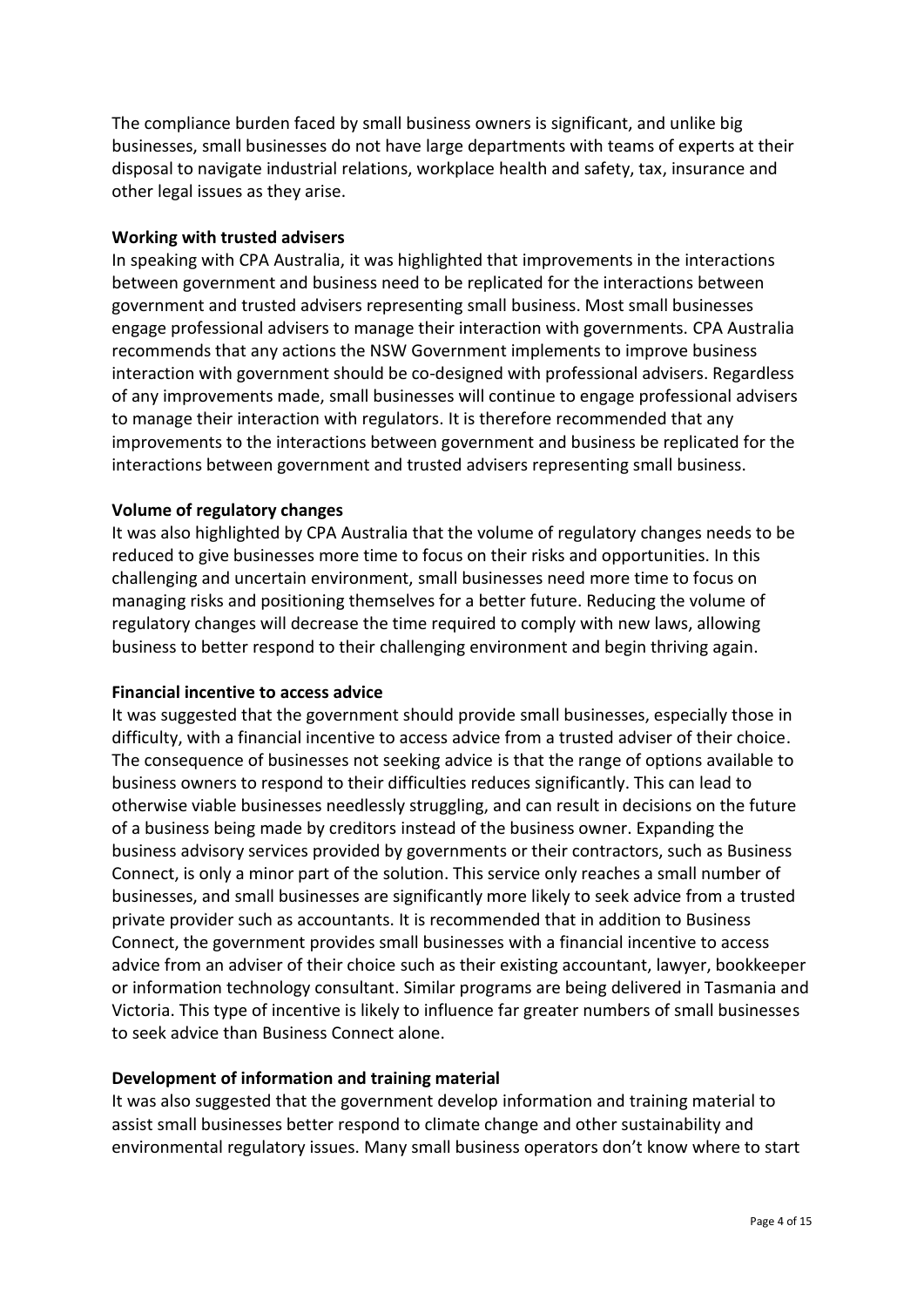when seeking to reduce their impact on climate change and the environment and would welcome this assistance.

# **Integration of payroll tax reporting requirements**

CPA Australian also highlighted the integration of payroll tax reporting requirements into a RegTech solution such as Single Touch Payroll as a key recommendation. For businesses that operate between and across state and territory borders, payroll tax is complex and timeconsuming. Efforts should be made to streamline payroll taxes across the nation. Integrating payroll tax reporting requirements into a RegTech solution such as Single Touch Payroll will enable the enhancement of business productivity, improve certainty for employers and reduce expenditure on compliance activity. A successful outcome should involve nationally consistent concepts, definitions and reporting requirements using a nationally integrated platform.

## **Providing regulatory evidence**

In talking with Digital Service Providers of Australia and New Zealand (DSPANZ), we learned that their small business members are having to compete with larger businesses when it comes to providing regulatory evidence. Within the domain of cyber security, small businesses need to showcase an extensive list of controls which may not necessarily be easy for them to show. Small businesses have limited staff and the requirements for showcasing evidence are onerous and technical, and often not possible to be completed by their staff.

The NSW Government can make it easier for small businesses to meet regulatory requirements by having an objective, simple-to-complete list of regulatory requirements, which are within accessible reach of small businesses.

## **Streamlining regulatory processes**

During our consultation with Disability Employment Australia, we learned that most of their feedback related to regulation that is applied by the Federal Department of Social Services, however their members would be pleased to see better use of regulation rather than the current systems where checks are driven around payment integrity, for example if a form has been filled out correctly to commence a client in the program. It is important for all disability employment services in NSW to have access to streamlined regulatory processes.

## **Modernising document execution**

In talking with our members about reducing regulatory barriers in terms of document execution, the COVID-19 pandemic created significant challenges with physical document execution due to lockdowns. With many professionals still working from home, accounting firms are now faced with having multiple staff members in different homes trying to coordinate and get "sign off" on tax lodgments, ASIC lodgments, certifications for investment purposes, and finance application lodgments. Accountants can be required to issue multiple digital signatures each day in the normal course of their work. For some finance brokers and accounting firms, the use of digitalisation has involved a significant investment of time and money in staff training.

The use and recognition of electronic signatures through DocuSign and other digital documentation improvements has led to greater efficiency for many firms during this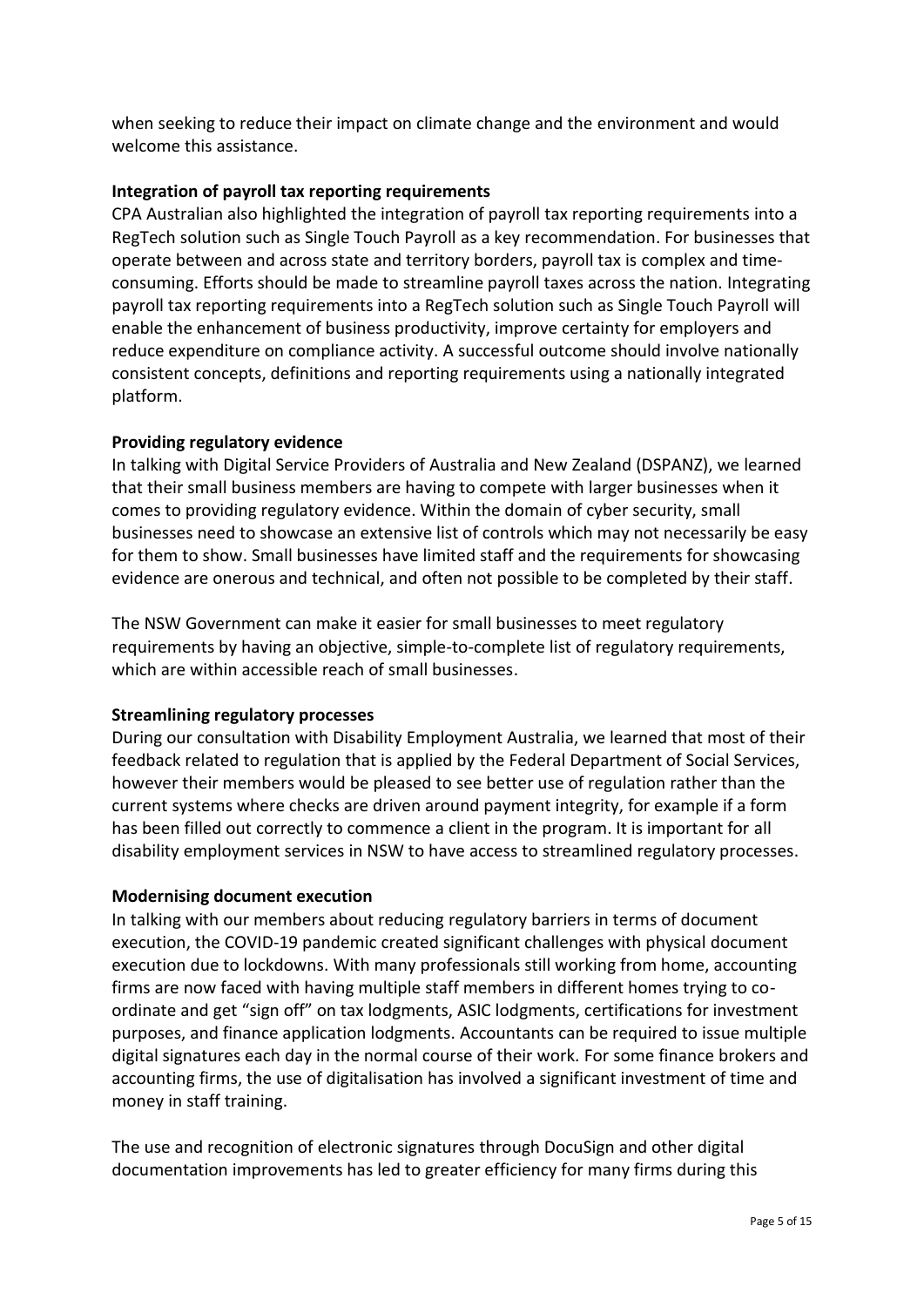challenging time. They report all correspondence to and from the Australian Taxation Office (ATO) is very close to being 100 per cent paperless, as is correspondence to and from the Australian Securities and Investments Commission (ASIC).

A desirable outcome would be a continued move towards more time-efficient and costefficient electronic recognition processes, including the implementation of systems that allow for this approach like MyGovID or another two-factor authentication process to ensure the risk of identity theft and fraud is minimised.

The use of audio/video conferencing, DocuSign, cloud file sharing, and other digital authentication processes is becoming easier all the time. It should continue to be permitted and be enhanced wherever possible. The flow on benefits to customers are substantial. If small business operators are spending less time administering paperwork, the benefits flow directly to their customers – from a small business perspective, time is money. If businesses are efficient, customers save money and are retained by the business for the long term. This ensures local jobs are retained, new local jobs are created, and local communities survive and flourish.

## **Addressing labour shortages**

Labour shortages continue to face small businesses in the current climate and employing workers needs to be made as streamlined and cost-effective as possible. The problem of not having enough skilled and unskilled workers has resulted in many small businesses being held back from operating at their full capacity and bringing in the revenue they need to grow.

In talking with CPA Australia, it became evident that for professional services businesses such as accounting practices, higher wages are currently one of the business costs of most concern and of biggest concern is the shortage of skilled accountants. CPA Australia is responding to these challenges through offshoring work, turning down new work, no longer servicing certain clients, especially those not paying on time, working longer hours, and investing in digitisation and technology that automates repetitive tasks.

The Australian Hairdressing Council (AHC) has spoken of the need to fill worker shortages and their desire to employ more older members of the workforce, as well as more visa workers. Similarly, the Australasian Convenience and Petroleum Marketers Association (ACAPMA) has indicated that business owners and operators in the fuel industry are currently experiencing significant challenges with respect to staffing of Australia's service station sites. These problems are due to the supply of visa workers being reduced to zero, albeit owing to the understandable international border restrictions given the global pandemic. They have been exacerbated by recent visa concessions afforded to other industries such as hospitality and retail.

Many small businesses have also previously experienced difficulties when hiring temporary skilled foreign workers due to the local labour market testing requirements they must adhere to prior to nominating a skilled overseas worker. The advertising requirements are onerous, time consuming, and expensive. Labour market testing significantly adds to the red tape burden experienced particularly by small and regional businesses.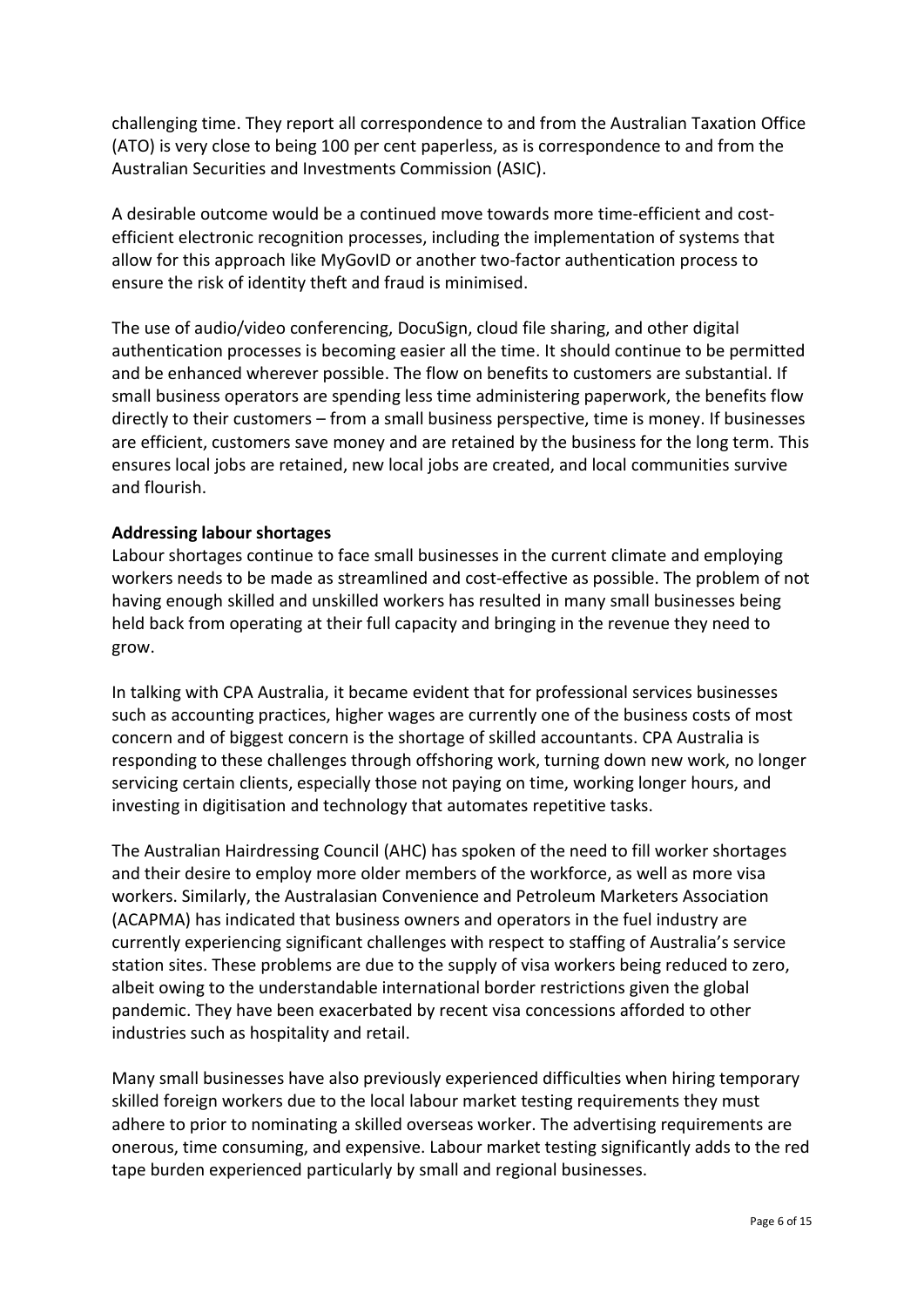Small businesses in NSW need all processes associated with employing staff to be simplified. Incentivising workforce participation is essential to help businesses rebuild successfully, and must be done while simultaneously addressing barriers such as housing shortages and the cost of child care as a matter of urgency. It is very hard for small businesses to grow, particularly in regional areas, when in order to attract new people to roles there must be somewhere for them to live. There are significant housing availability shortages. A coordinated approach with good stakeholder consultation and co-design across a range of areas such as housing, child care, education, training and employment services is essential.

# **2. Supporting entrepreneurship**

In talking with Screen Producers Australia, it was highlighted that the retention of intellectual property is a key driver of entrepreneurship for NSW screen producers. However, an unequal bargaining position between SME producers and large global streaming businesses means that commercial arrangements are undermining business conditions in this sector.

The economic sustainability and vitality of the independent production sector is a crucial underpinning of the creation of high quality, diverse, relevant, and compelling Australian content. One of the foundations to the sustainability of independent screen businesses is their ability to secure fair and equitable terms during deal-making with commissioning platforms.

At present, there is a failure of the market to provide fair and equitable terms in dealmaking, due to the oligopsonic market structure, in which power resides with the small number of buyers in the market (commissioning platforms), to the detriment of the large number of sellers (independent producers). This market failure is evident in buyers seeking "more for less" from producers, particularly in relation to the level of licence fees paid for content and the ability of producers to retain IP.

Retention of IP is vital for the predominantly SME producer community, as it provides an asset they can leverage into other revenue streams such as exports and helps to build an economic base that provides stability and opportunity for their business.

This imbalance in market power is dramatically more pronounced and damaging as regards streaming platforms. This is in part due to their size and scale - the market mostly features global streaming giants with only one local provider, who is nevertheless part of a large corporate structure, but also due to the fact that with deregulation of linear broadcast media, streaming platforms are increasingly the means through which production businesses can seek commissions.

The overwhelming trend in the market is for streaming platforms to use this imbalance in bargaining power to take all international and ancillary rights in a project for an extended licence term. Where a producer may previously have retained ancillary rights or rights to exploit outside of Australia, and in so doing generate a revenue stream that supported a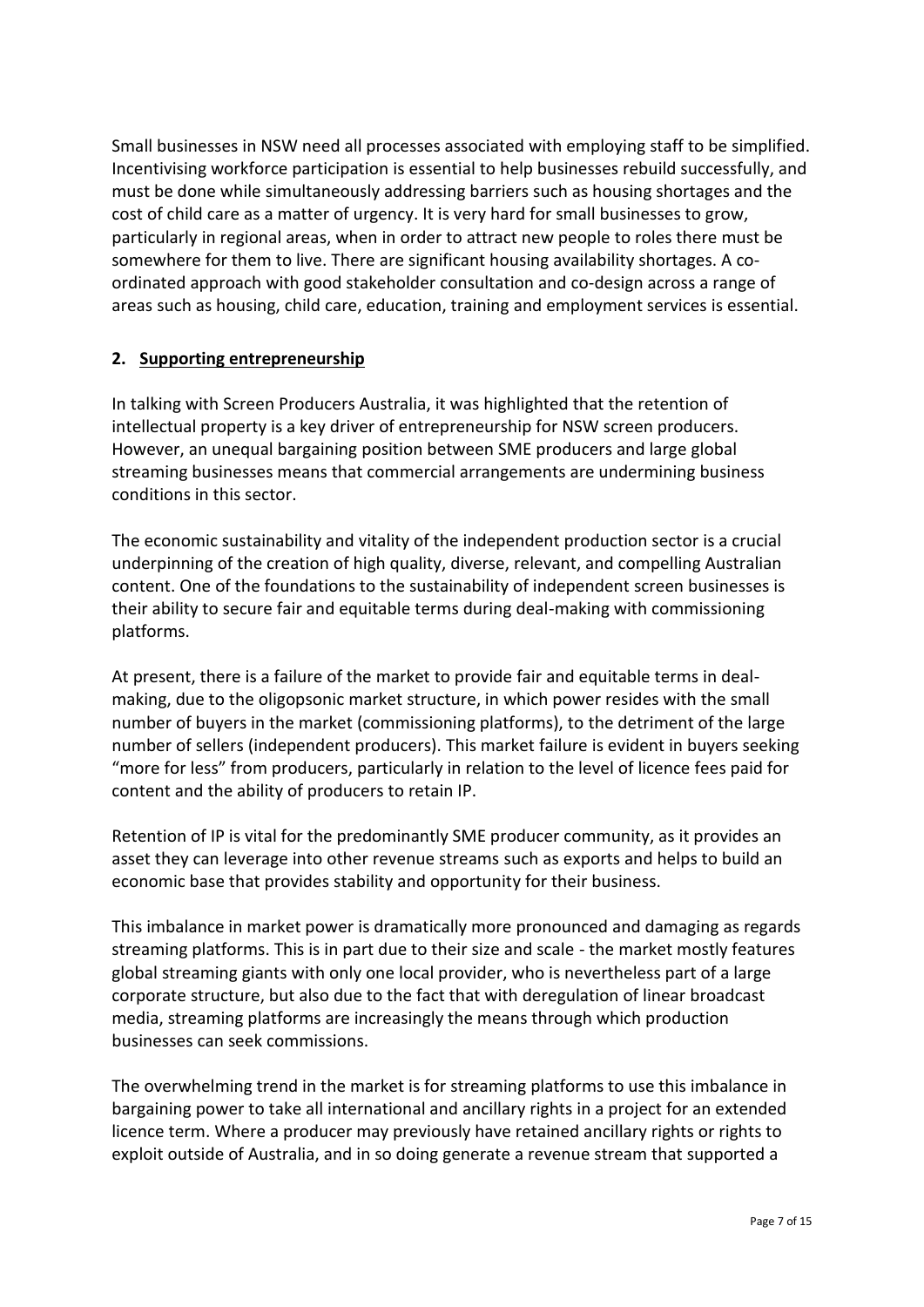sustainable production business as an ongoing concern, this option is now no longer available.

Due to the oligopsonic market conditions, producers are not in a favourable position in which to negotiate for the retention of any IP, which severely harms their ability to build sustainable businesses based on strong IP assets.

The fees going back to producers in these deals are not necessarily increasing despite the increased value of the deal to commissioning platforms. In this way, a commissioning dollar from a linear broadcast media business is not necessarily comparable to a commissioning dollar from a streaming platform.

## **3. Boosting and empowering resilience**

Small businesses in NSW do not have adequate controls in place against digital disruptions. Even though COVID-19 has pushed businesses to embrace remote working and digital ways of collaboration, disruptions to laptops can create significant interruptions for small businesses.

From a Disability Employment perspective, most disability employment services do have disaster and pandemic plans. However, more could be done to support their members to prepare for unforeseen disaster events. The government funding does not offer much in terms of planning for unexpected events or disruption, as changes are usually made after the events, for example floods, fire and COVID-19.

Our discussions with Australian Communications Consumer Action Network (ACCAN) highlighted that the resilience of the communications network in natural disasters is a contemporary issue affecting small businesses. Solutions to this should aim to improve the quality of service in addition to improving resiliency. During and after natural disasters, community hubs at post offices, community halls and evacuation centres should make public Wi-Fi available. Small businesses find it takes a long time for infrastructure to be rebuilt after natural disasters. Small businesses are unable to sell online if they don't have an internet connection available to them. It is imperative that a combination of infrastructure, device and connectivity issues are addressed. There is a need to harden infrastructure to improve the reliability and resilience of communications services.

CPA Australia indicated their accountants have a range of business skills that proved invaluable to assisting small businesses and government respond to COVID-19, bushfires and floods. This included assisting business recovery and helping clients access JobKeeper and JobSaver payments. Their members are ready to assist small businesses and government with the next challenge. However, their role would be made easier if there was standardised support for business and individuals impacted by a disaster. So much time, effort and resources were invested by accountants and bookkeepers for their clients in learning and applying the multiple business support payments hastily developed and delivered by various levels of government in response to recent disasters. Much of this effort was done pro bono. It is important that governments develop standardised support for business and individuals that can be quickly activated in response to a disaster and can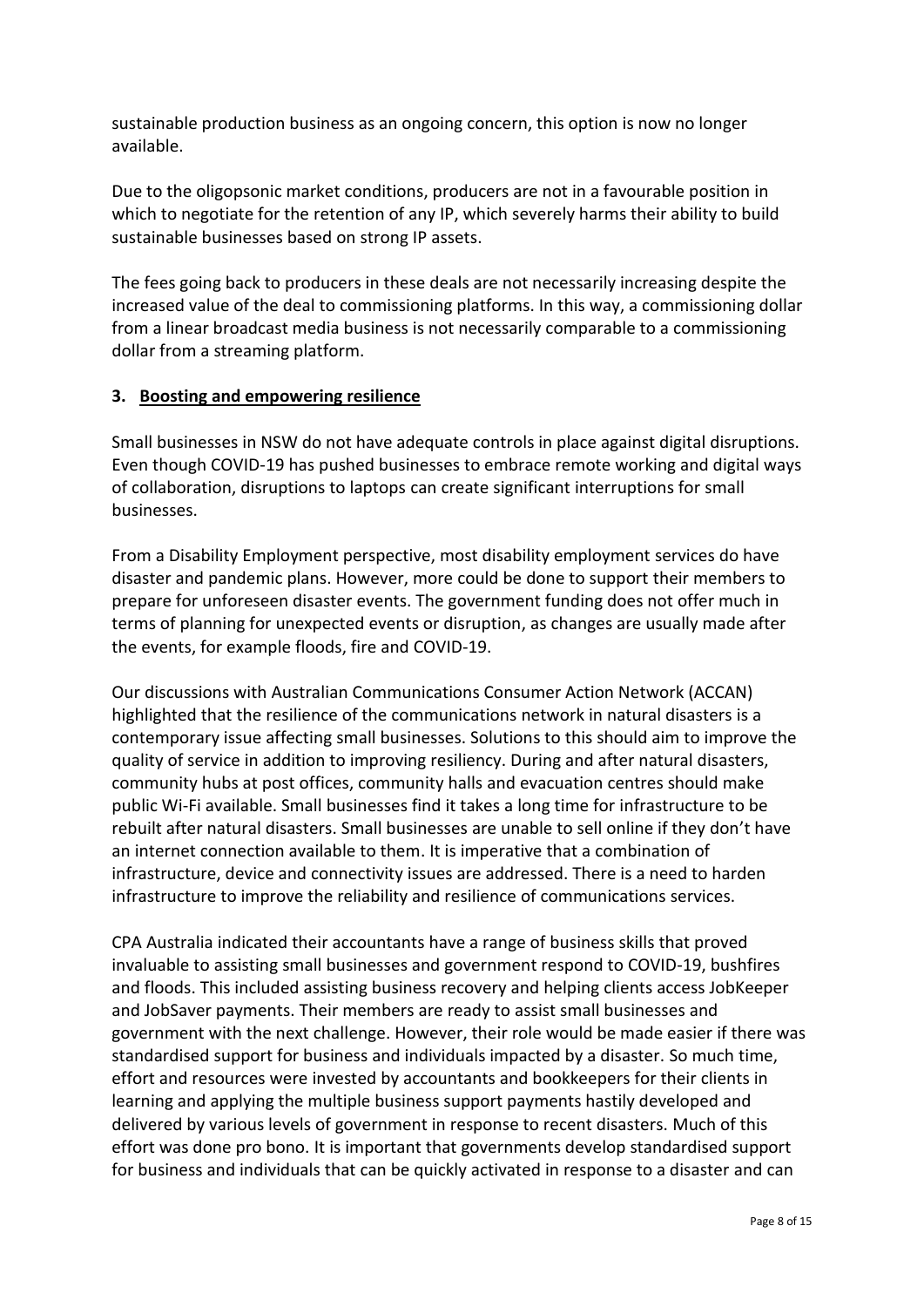be scaled up or down in response to the nature and magnitude of the disaster. A standardised, scalable disaster support package for business should expedite the delivery of appropriate support to business and individuals impacted by a disaster. This type of support package will provide certainty during challenging times when businesses and individuals are particularly distressed. CPA Australia is confident that having an off-the-shelf, scalable disaster support plan for small businesses that is based on robust risk analysis would enable governments and their members to quickly implement tried, tested and sound disaster support.

Newsagents Association of NSW and ACT Ltd (NANA) indicated they have members and policy holders who have been affected by the recent natural disasters. There has been a cumulative effect with people impacted by fires followed by floods and storms in the South Coast and Northern Rivers areas. There are certain sorts of risks where insurance will not be obtainable in particular locations, such as the flood component in a Business Pack policy for a business which is located 20 metres from a river. This is due to it being an uninsurable risk. One of the businesses affected in the Northern NSW floods was a newsagent. The business owners were not covered for floods. The building is still standing but the business is a total loss. The owners are exhausted and they've simply "just had enough." There are certain elements which mean despite not having flood coverage they still may be entitled to claim, so NANA is working with them on that but it is a very stressful time for them and for many other small business people in this situation.

Similarly, the Australasian Convenience and Petroleum Marketers Association (ACAPMA) highlighted the series of natural disasters their members have faced, including the recent floods in NSW. The frequency with which they have occurred and the fact that it has been the same areas being hit repeatedly has meant insurance has gone up to a point that it is so expensive it's not economic for small businesses to take out insurance against the risk because they just can't afford it. Many small businesses are now not insuring which means they are reliant on the government bailing them out each time there's a major disaster. ACAPMA has members who were exposed to the recent floods and it is the third time in the last two and a half years they've sought assistance from government, so broader changes are definitely required.

COSBOA believes that when we talk about adaptation to climate change, there are big items on the agenda like sea level rises and urban settlement however insurance has *not* adapted to climate change. It is continuing with the same model of *"we look at your risk, and then we price that risk accordingly. If you have a claim, then we're going to increase your premium. If you have another claim, then we're going to increase your premium further because that's the standard way of operating."* It is very difficult for people in regional areas because the area in which they live and work is their local community, their home and their business community. They own the land and they have to rebuild at that location, so the reinsurance pool is part of the conversation but it is not going to solve the problem. It is important for us to have conversations and take actions that actually change the nature of risk for small businesses.

For example, a service station business in Lismore which has had three major floods in the last 20 years and has now had the fourth which has been a really devastating flood, can't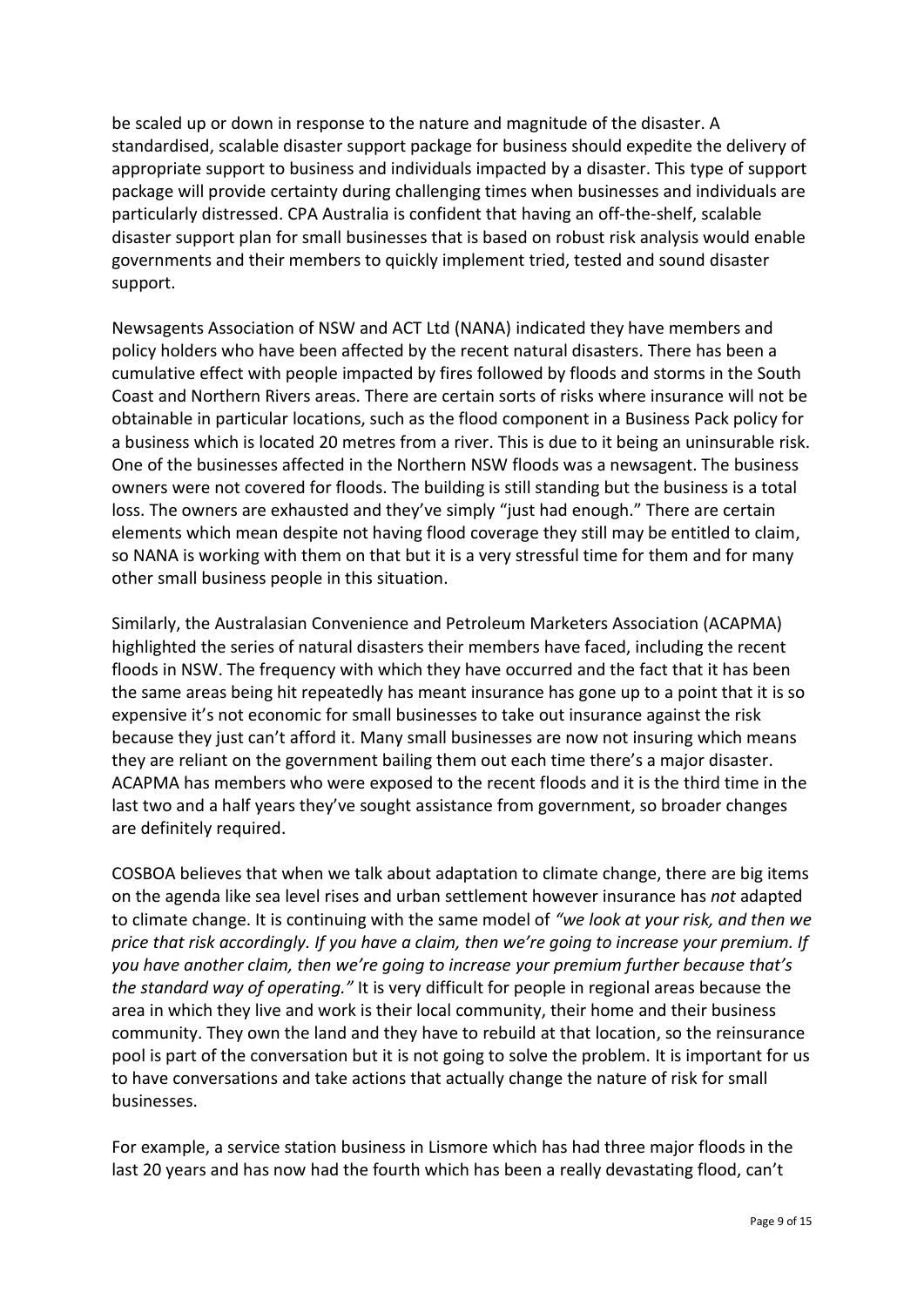simply just go back and rebuild the property the way it was with no mitigation of flood waters. If it does, insurers are going to increase the risk associated with that property and the business is already paying too much for insurance. Government needs to assist with the rebuilding of those areas in a way where we actually lower the risk that is being insured and something substantial is done to mitigate against the risk of that happening again. The idea that we just go back and insist that insurance compensates for what effectively is an increasing probability of risk just means you are ramping up the insurance each time, so the answer does not lie solely in reinsurance, nor does it lie solely in government having bigger buckets of money available to rebuild these communities every time. We need to be focusing on lowering the physical risk to those properties.

When looking at Murwillumbah and Lismore, Murwillumbah had a flood that was just as big but they had a flood levy system. They had portable flood barriers that could be deployed. Flood barriers are similar to bollards in car parks. They can be water-filled or concrete, and they have two posts with pre-drilled holes and can be dropped in the floor. They could be sitting in a council depot ready to be deployed. Councils have the machinery to be able to deploy them. This is just one practical example. We need to think more creatively about how we adapt the risk by rebuilding settlements that have a lesser risk of being hit by the same disaster event.

COSBOA believes it is essential to work collaboratively with Infrastructure Australia as they identify the priorities either for the economic movement of goods and services to maximise the productivity benefit, or to accommodate safety and other concerns. They do not have a priority associated with building more resilient settlements or disaster-proofing settlements, so we would like to work together with Resilience NSW and Infrastructure Australia to add disaster-proofing settlements to Infrastructure Australia's priorities. We need the projects that are identified in the works program to be funded by the Federal Government, with funding that flows to both the NSW government and local councils in NSW. We need to be engaging in an ongoing conversation about how we lower the risk to these communities, and we need to be having a conversation about utilising infrastructure investment as we rebuild these communities. There is no doubt we need to rebuild them, but we can't rebuild them with the same risk profile that they had prior to the disasters.

COSBOA is committed to addressing the issue of disaster preparedness and resilience with Infrastructure Australia, Resilience NSW, Insurance Council of Australia, Engineers Australia, Institute of Architects and Consult Australia to assist small businesses survive, rebuild and thrive in their local communities. The NSW Small Business Strategy has a key role to play in this area. We welcome the support of the NSW Government in facilitating discussions across these organisations.

# **4. Reducing costs on business**

Any costs which are outside the core activities of the small business are concerning. Small businesses rely on smaller margins, therefore the rising costs of supply chain issues, energy and insurance premiums have significantly impacted many of our members. Costs such as IT infrastructure management and cyber security are costs that are often not budgeted and must be absorbed.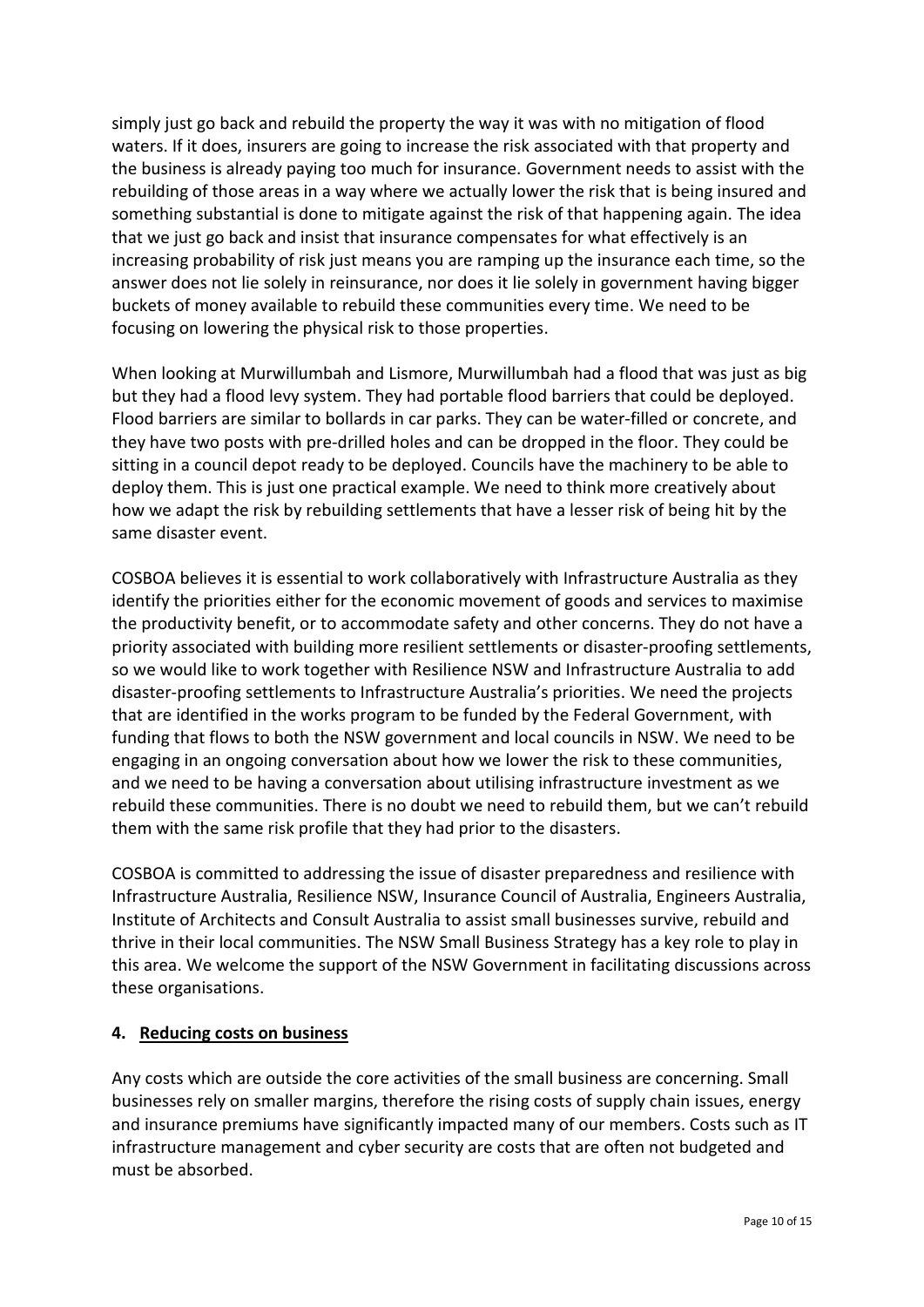In talking with Farmer Power, it was highlighted that as with all small businesses and particularly in regional areas, it is the input costs that are more significant for everyone at the present time. For dairy farmers, these costs include power, feed, water, fertilizer, council rates and insurance.

## **Emergency Services Levy**

In discussions with the National Insurance Brokers Association (NIBA), it became evident that a primary area of focus is the Emergency Services Levy, which when combined with other insurance-based taxes increases premiums for small businesses by up to 70 per cent, leading to higher rates of under-insurance and limiting small businesses' ability to respond to disasters and other insurable events.

The current funding model for the NSW Emergency Services Levy is inequitable and means the cost is passed on to policy holders, many of whom are small businesses. This is driving up operating costs for small businesses. The NSW state fire and emergency services are currently funded by the Emergency Services Levy which is levied on all general insurers in Australia based on their market share. This charge is passed onto policyholders as an ESL component on general insurance policies as a percentage of the base premium, on policies such as commercial property insurance, motor vehicle insurance, and some forms of crop and livestock insurance.

General insurance contributions account for nearly 75 per cent of emergency services funding, with councils and the state government contributing the remainder. The general insurer contribution for the 2022-23 financial year has been set at \$1,172,878,520 which is a 30 per cent increase since the 2019-20 financial year.

The current system sees the Emergency Services Levy, GST and stamp duty levied on top of the base premium, increasing the cost of insurance for small businesses. This has a compound affect and has significant consequences for small businesses who are struggling with rising business costs across a range of areas. Many small businesses have been forced to reduce their level of cover or regrettably forgo insurance, which significantly decreases the ability of small businesses to withstand natural disasters and insurable events.

All other States have abandoned insurance-based funding models in favour of a more broadbased property funding model in which property owners contribute to the funding of emergency services through a levy on council rates. Abolishing the Emergency Services Levy and moving towards a fairer, property-based funding model would provide significant relief to small business owners and encourage them to focus on risk management strategies, thereby building disaster resilience. Another option for consideration is reducing the stamp duty cost on insurance which is currently taxed at 9%. A reduction would encourage uptake on insurance.

#### **Telecommunications costs**

Discussions with Australian Communications Consumer Action Network (ACCAN) highlighted that small businesses in regional and rural areas often incur additional fees for their telecommunications services, for example thousands of dollars for an antenna or equipment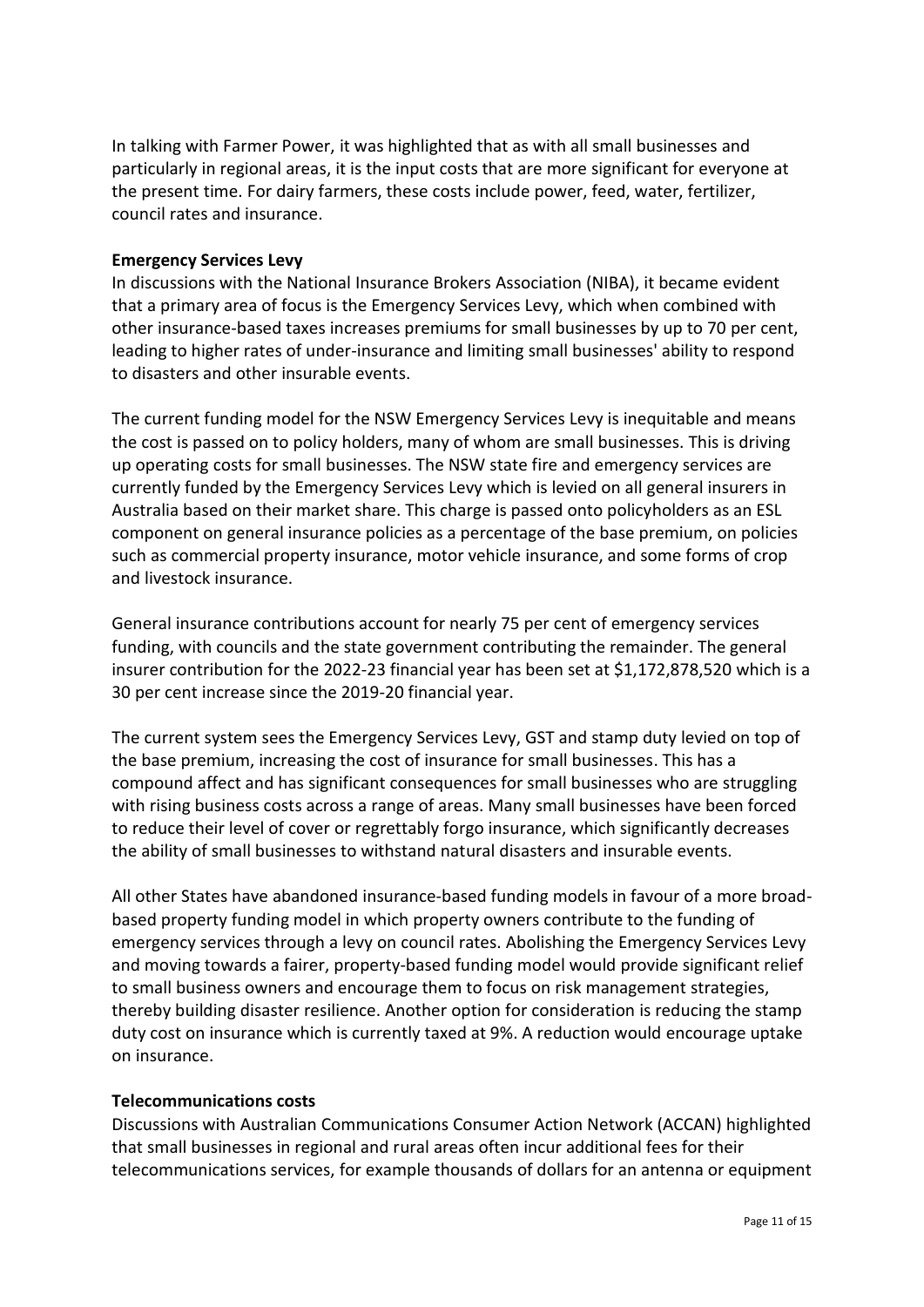to extend signals. Some small businesses experience difficulties getting the right connection type for their building which can be time consuming and costly, for example requiring running cables through walls. Other businesses are unable to get Sky Muster or satellite services because there are several other units on the premises. This restricts consumer choice and has implications on affordability. The quality of communications connections can also affect the affordability of services for small businesses. This might relate to where the small business is located, for example they might operate out of an older shopping centre which has poor connectivity or limited mobile coverage, however the small business can't afford to independently improve the connectivity. In some cases, shopping centre owners or body corporates can influence who small businesses connect to, which can dictate price.

# **5. Improving digital and e-commerce literacy**

Since 2016, COSBOA has been working with the Federal government and senior cyber security experts to produce an affordable tailor-made solution for small businesses to minimise their risk. We encourage small businesses to talk about cyber security and actively work with trusted advisers to receive assistance through trusted pathways.

In 2022, COSBOA completed the *'Small Business Cyber Security Research Report'* with our delivery partners 89 Degrees East. The rationale for this report was our understanding that small businesses lack the time, resources, expertise and energy to deal with a problem they don't immediately experience. With a wide range of immediate concerns, including natural disasters, COVID-19 lockdowns, economic forecasts, and a constantly changing regulatory environment, addressing cybersecurity needs to be made easy by ensuring it does not require a lot of time, resources or expertise, and can be done regardless of external situations. It needs to include different incentives, clear pathways and trusted advisors.

COSBOA's desktop audit showed there was a lack of research and evidence on what is needed to create an environment to encourage cybersecurity uptake. To address this lack of research, our project consisted of four parts including a research audit, direct interviews with COSBOA members, an online survey, and testing the appeal of potential solutions.

Further information about our Cyber Security Warden program proposal is available in the attached *'Small Business Cyber Security Research Report'* presentation slides document.

In speaking with Digital Service Providers Australia New Zealand (DSPANZ), it was highlighted that a cross-industry, simple and relevant digital security and cyber security uplift program is very much needed in NSW. Small businesses make up most of the commerce in the state and are the most targeted businesses. Even in 2022, there is rampant ransomware and phishing fraud occurring with very little support extended towards smaller businesses. Even though cyber liability insurance exists, it does not provide coverage for proactive measures.

Many small businesses are aware of security threats but do not have the knowledge to address those threats. Small businesses have embraced digital platforms and are building up their skills in digital tools. Many small businesses have a high level of proficiency with e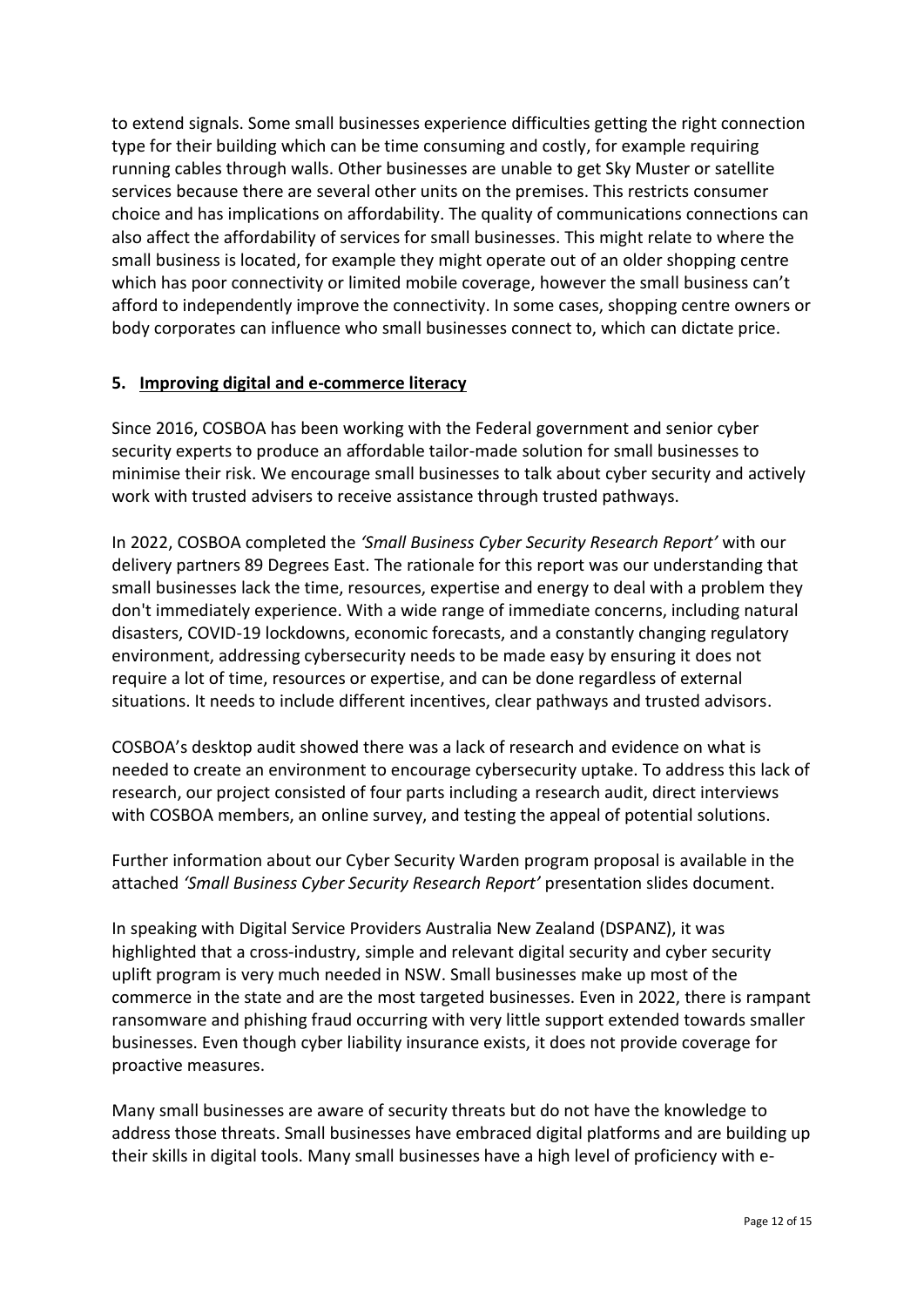commerce, however some still require further assistance. COSBOA would like to see more education and training available in this area to enable more businesses to thrive.

Small businesses face challenges in creating and maintaining a basic cybersecurity program, which includes having data security controls in place, having a consistent method of managing controls and having an established framework of assurance to share with customers and regulators. A basic cyber security framework that can assist with creating and managing a cybersecurity program that goes beyond the Essential 8, which is also limited to just PC environments, is required.

Disability Employment Australia described a good level of knowledge with respect to online and digital security and cyber security, as DES providers must reach accreditation via the Right Fit for Risk strategy. This means all providers must comply with a minimum benchmark of online and cyber security. Digital skills and proficiency with e-commerce are areas in which further development is required within the sector.

Australian Communications Consumer Action Network (ACCAN) highlighted the difficulty that some small businesses can experience in getting connected and embracing digital transformation, particularly in regional areas. One small business reported that the only option available to them was ADSL. Other options such as 4G modems and Sky Muster did not meet their needs in terms of speed and data. Members have acknowledged that although COVID-19 has accelerated some digital transformation, many small businesses still need to educate themselves about the connectivity options available and outlay funds to set up those solutions which is difficult in the current economic climate. This also extends to domain names, firewalls and other cyber security related expenses.

CPA Australia described some shortcomings in digital literacy in their sector and recommended that funding be significantly increased for programs that assist small businesses to improve their capability and capacity to digitally transform. One example that should be considered by the NSW Government is Victoria's Small Business Digital Adaptation Program. This program provides a \$1200 rebate to encourage small business to access a range of approved digital business tools. The technology training available to small businesses should be increased and should include cybersecurity and data privacy training.

# **6. Making it easier to supply**

Procurement is a very important area for small business. All of the key pillars can be applied to the ways in which local and state governments procure. The recent changes where contracts are broken down into small segments to allow small businesses to apply is a really pleasing pathway, however it is important to ensure all the necessary requirements and forms are as easy as possible to complete because small businesses owners simply do not have time to spend additional hours meeting complex requirements.

With respect to the burden of debt and cascading of debt through larger contracts, COSBOA notes the burden of professional indemnity insurance flows onto small businesses with a small part of a project. They are expected to wear the burdens of millions of dollars worth of insurance. Simple strategies such as not requiring small businesses to have insurance in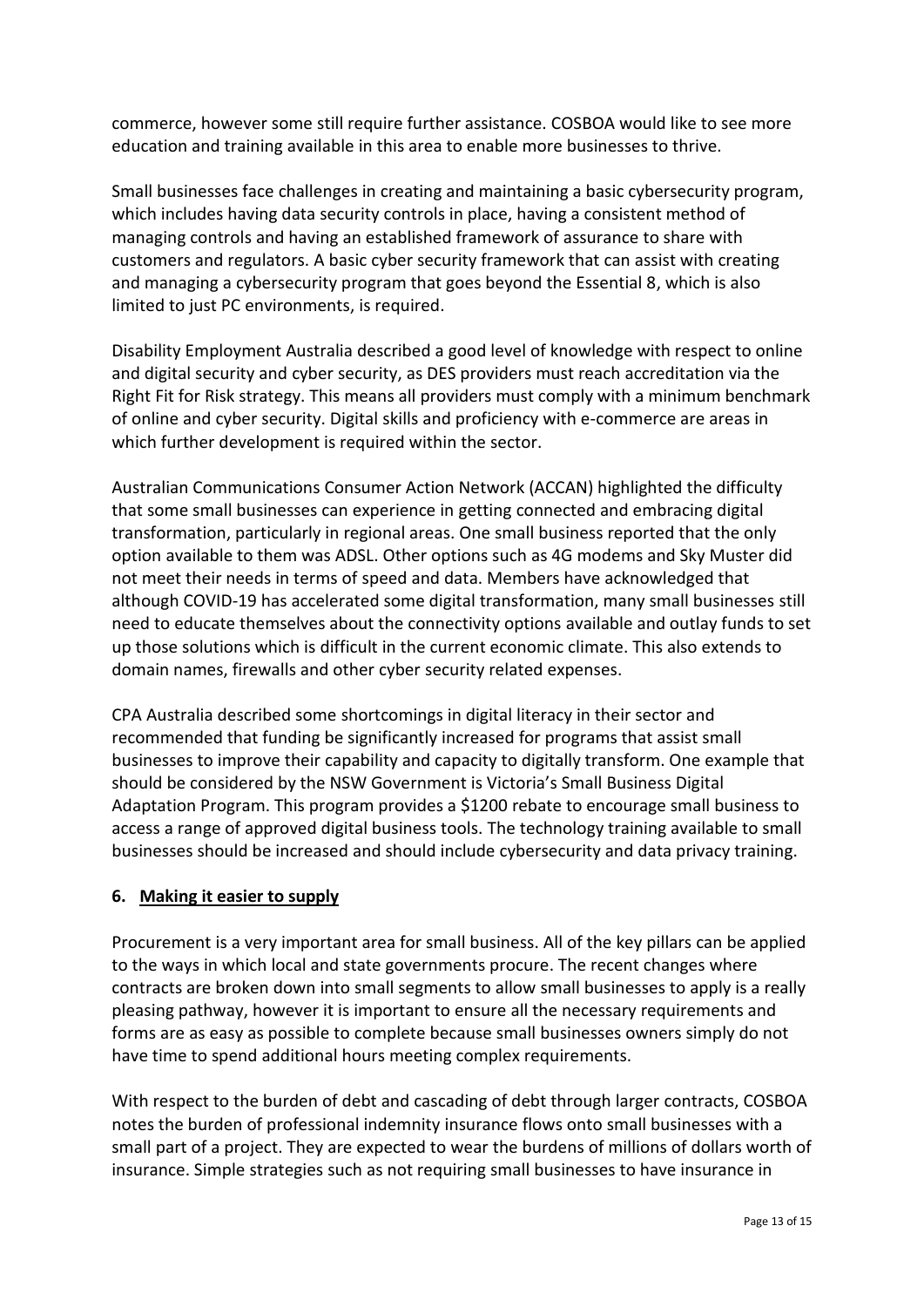place before applying for contracts would be helpful. As insurance costs continue to rise, small businesses are paying thousands of dollars while they wait to find out if they have been successful in winning the contract. If they do not win the contract, it is a cost to a business with no benefit.

From a Disability Employment Australia perspective, members cite assuredness around funding and contract length as a continual challenge. The network of contracted providers still lack uncertainty about what changes will be made to the current contract requirements This makes it very difficult to plan ahead in terms of staffing and lease arrangements for work premises. These concerns highlight the need for all levels of government to provide as much consultation, assistance and certainty as possible with respect to procurement contracts.

#### **Summary**

COSBOA advocates for the NSW Small Business Strategy to provide a clear pathway forward for small businesses in NSW. It is important for small business operators to know exactly what to expect over the next 3 year period. The past few years have been very unpredictable and difficult for small businesses. We need to see the support available for each of the pillars set out very clearly with practical, actionable steps that are well-designed ensuring a predictable and consistently strong rebuilding phase for small businesses in NSW.

We would like to see a recognition by all levels of government that every piece of policy has an impact upon small business. It is essential to have good co-design and consultation with small business stakeholders across all policy areas. In order to build resilience, entrepreneurship and the capacity for businesses to scale, immediate issues of concern must be addressed with increased support made available through trusted advisers and trusted industry-specific pathways.

COSBOA advocates for continued small business stakeholder consultation with respect to the development and implementation of the NSW Small Business Strategy. Our members would appreciate further opportunities to provide feedback.

On behalf of our members, I sincerely thank you for the opportunity to participate in this consultation process.

Yours sincerely,

ABoyd

Alexi Boyd Chief Executive Officer Council of Small Business Organisations Australia (COSBOA)

19 June 2022